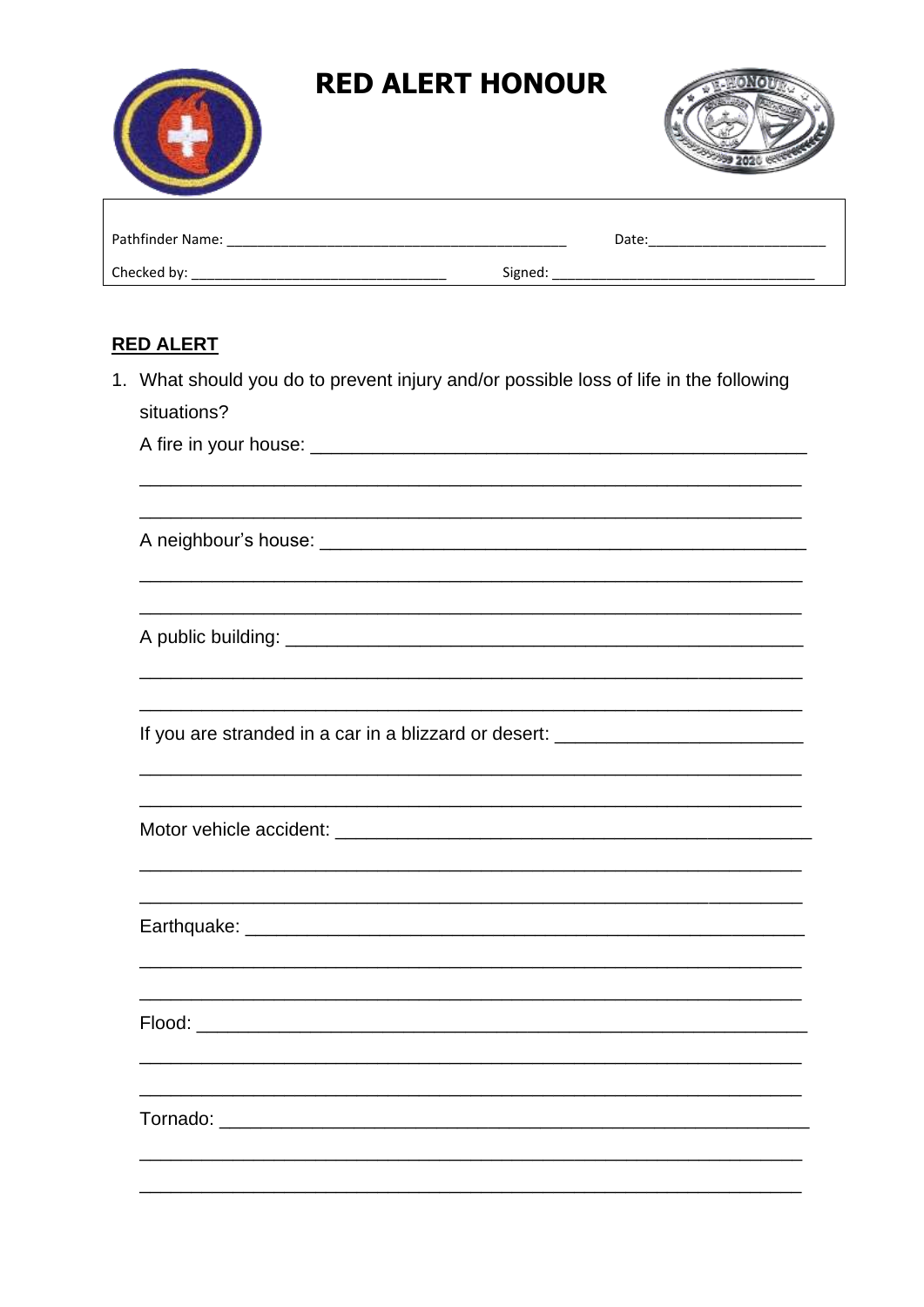| <u> 1989 - Johann Harry Harry Harry Harry Harry Harry Harry Harry Harry Harry Harry Harry Harry Harry Harry Harry</u> |
|-----------------------------------------------------------------------------------------------------------------------|
| <u> 1999 - Jan James James James James James James James James James James James James James James James James</u>    |
|                                                                                                                       |
|                                                                                                                       |
| <u> 1980 - Andrea Santa Andrea Andrea Andrea Andrea Andrea Andrea Andrea Andrea Andrea Andrea Andrea Andrea Andr</u>  |
|                                                                                                                       |
|                                                                                                                       |
|                                                                                                                       |
|                                                                                                                       |
|                                                                                                                       |
|                                                                                                                       |
|                                                                                                                       |
| <u> 1990 - John Stone, Amerikaansk politiker (* 1900)</u>                                                             |
|                                                                                                                       |

2. When telephoning for help in an emergency, what essential information should be given and who should be last to hang up the telephone?

\_\_\_\_\_\_\_\_\_\_\_\_\_\_\_\_\_\_\_\_\_\_\_\_\_\_\_\_\_\_\_\_\_\_\_\_\_\_\_\_\_\_\_\_\_\_\_\_\_\_\_\_\_\_\_\_\_\_\_\_\_\_\_\_

\_\_\_\_\_\_\_\_\_\_\_\_\_\_\_\_\_\_\_\_\_\_\_\_\_\_\_\_\_\_\_\_\_\_\_\_\_\_\_\_\_\_\_\_\_\_\_\_\_\_\_\_\_\_\_\_\_\_\_\_\_\_\_\_

- 3. Demonstrate/describe what emergency first aid measures you should take in the following situations?
	- a. Someone's clothes catch on fire
	- b. A severely bleeding wound
	- c. Someone is choking
	- d. Someone swallows poison
- 4. Do the following:

a. Draw an escape route on the next page for your family in case of fire in your home when your normal exits are blocked.

b. Practise a home fire drill with your family. Date of drill: \_\_\_\_\_\_\_\_\_\_\_\_\_\_\_\_\_\_\_\_\_\_\_\_\_\_\_\_\_\_\_\_\_\_\_\_\_\_\_\_\_\_\_